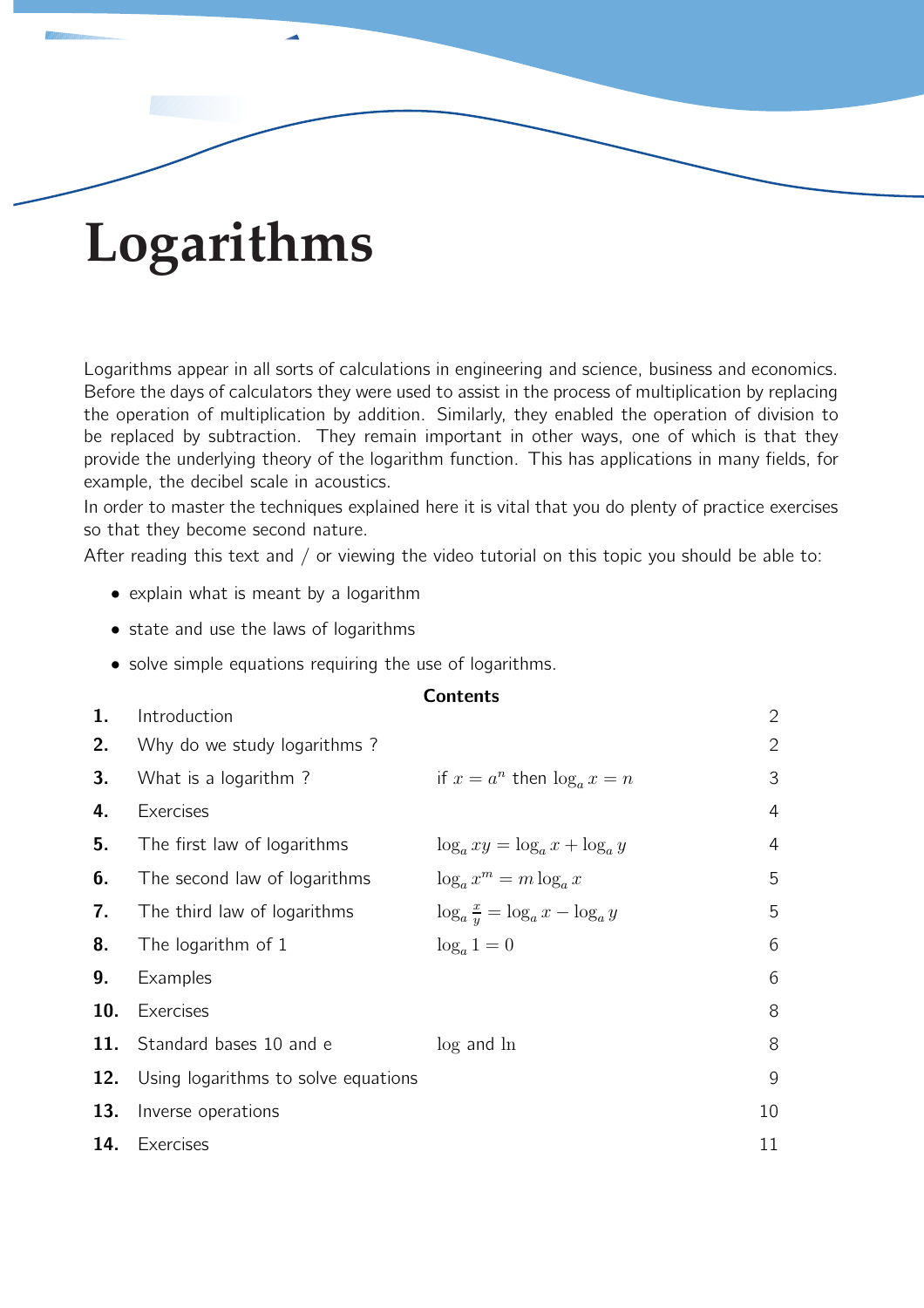# **1. Introduction**

In this unit we are going to be looking at logarithms. However, before we can deal with logarithms we need to revise indices. This is because logarithms and indices are closely related, and in order to understand logarithms a good knowledge of indices is required.

We know that

 $16 = 2^4$ 

Here, the number 4 is the **power**. Sometimes we call it an **exponent**. Sometimes we call it an index. In the expression  $2^4$ , the number 2 is called the base.

#### Example

We know that  $64 = 8^2$ .

In this example 2 is the power, or exponent, or index. The number 8 is the base.

# **2. Why do we study logarithms ?**

In order to motivate our study of logarithms, consider the following:

we know that  $16 = 2^4$ . We also know that  $8 = 2^3$ 

Suppose that we wanted to multiply 16 by 8.

One way is to carry out the multiplication directly using long-multiplication and obtain 128. But this could be long and tedious if the numbers were larger than 8 and 16. Can we do this calculation another way using the powers ? Note that

$$
16 \times 8 \qquad \text{can be written} \qquad 2^4 \times 2^3
$$

This equals

2 7

using the rules of indices which tell us to add the powers 4 and 3 to give the new power, 7. What was a multiplication sum has been reduced to an addition sum.

Similarly if we wanted to divide 16 by 8:

```
16 \div 8 can be written 2^4 \div 2^3
```
This equals

 $2<sup>1</sup>$ or simply 2

using the rules of indices which tell us to subtract the powers 4 and 3 to give the new power, 1.

If we had a look-up table containing powers of 2, it would be straightforward to look up  $2^7$  and obtain  $2^7 = 128$  as the result of finding  $16 \times 8$ .

Notice that by using the powers, we have changed a multiplication problem into one involving addition (the addition of the powers, 4 and 3). Historically, this observation led John Napier (1550-1617) and Henry Briggs (1561-1630) to develop **logarithms** as a way of replacing multiplication with addition, and also division with subtraction.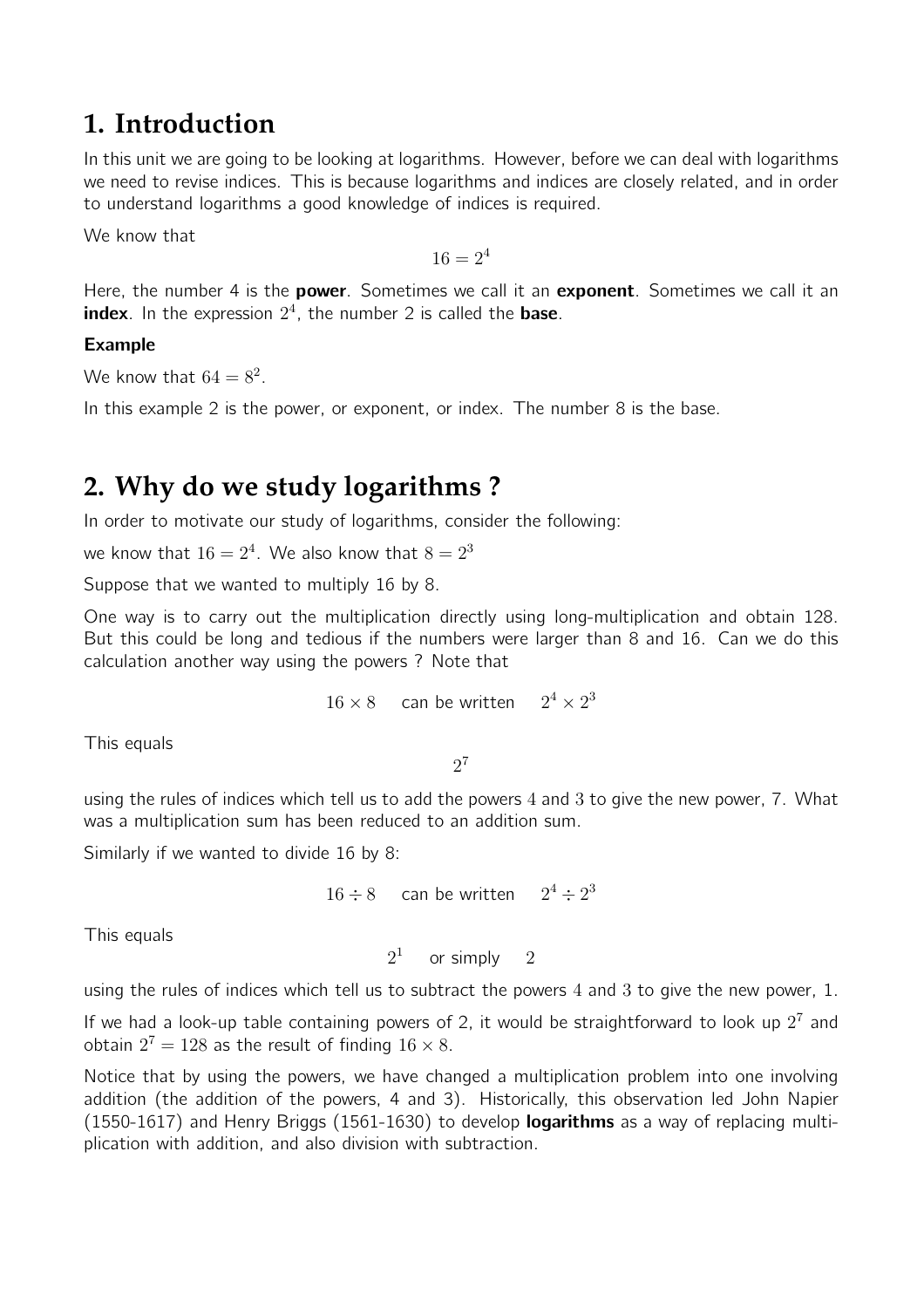# **3. What is a logarithm ?**

Consider the expression  $16 = 2^4$ . Remember that 2 is the base, and 4 is the power. An alternative, yet equivalent, way of writing this expression is  $\log_2 16 = 4$ . This is stated as 'log to base 2 of 16 equals 4'. We see that the logarithm is the same as the power or index in the original expression. It is the base in the original expression which becomes the base of the logarithm.

The two statements

 $16 = 2^4$  $\log_2 16 = 4$ 

are equivalent statements. If we write either of them, we are automatically implying the other.

#### Example

If we write down that  $64 = 8^2$  then the equivalent statement using logarithms is  $\log_8 64 = 2$ .

#### Example

If we write down that  $\log_3 27 = 3$  then the equivalent statement using powers is  $3^3 = 27$ .

So the two sets of statements, one involving powers and one involving logarithms are equivalent. In the general case we have:



Let us develop this a little more.

Because  $10 = 10<sup>1</sup>$  we can write the equivalent logarithmic form  $\log_{10} 10 = 1$ . Similarly, the logarithmic form of the statement  $2^1 = 2$  is  $\log_2 2 = 1$ . In general, for any base  $a, a = a^1$  and so  $\log_a a = 1$ .

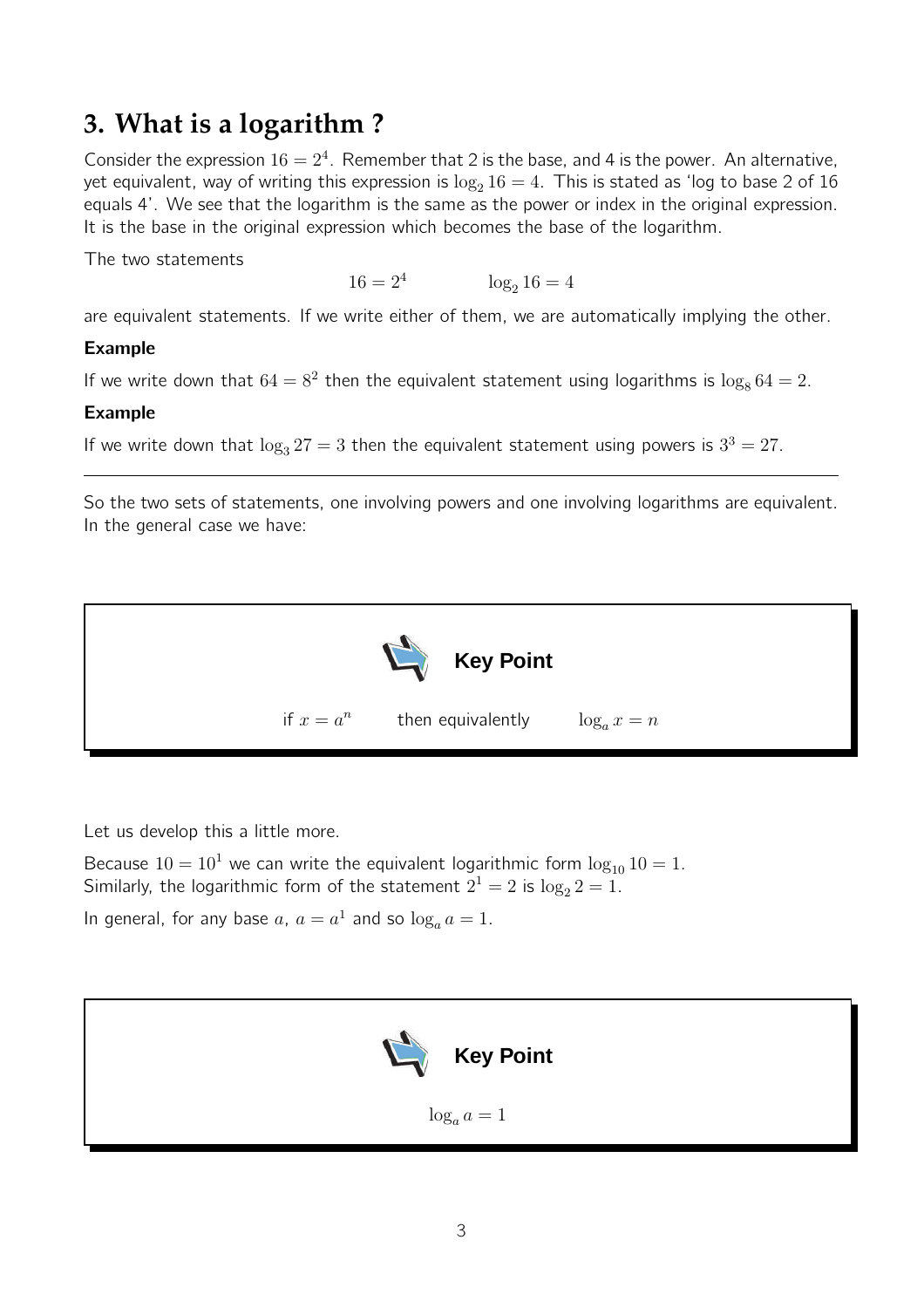We can see from the Examples above that indices and logarithms are very closely related. In the same way that we have rules or laws of indices, we have laws of logarithms. These are developed in the following sections.

### **4. Exercises**

- 1. Write the following using logarithms instead of powers
	- a)  $8^2 = 64$  b)  $3^5 = 243$  c)  $2^{10} = 1024$  d)  $5^3 = 125$ e)  $10^6 = 1000000$  f)  $10^{-3} = 0.001$  g)  $3^{-2} = \frac{1}{9}$  $\frac{1}{9}$  h)  $6^0 = 1$ i)  $5^{-1} = \frac{1}{5}$  $\frac{1}{5}$  j)  $\sqrt{49} = 7$  k)  $27^{2/3} = 9$  l)  $32^{-2/5} = \frac{1}{4}$ 4

#### 2. Determine the value of the following logarithms

- a)  $\log_3 9$  b)  $\log_2 32$  c)  $\log_5 125$  d)  $\log_{10} 10000$ e)  $\log_4 64$  f)  $\log_{25} 5$  g)  $\log_8 2$  h)  $\log_{81} 3$
- i)  $\log_3(\frac{1}{27})$  j)  $\log_7 1$  k)  $\log_8 (\frac{1}{8})$  $\frac{1}{8}$  1)  $\log_4 8$
- m)  $\log_a a^5$  n)  $\log_c \sqrt{c}$  o)  $\log_s s$  p)  $\log_e \left(\frac{1}{e^5}\right)$  $\frac{1}{e^3}$

# **5. The first law of logarithms**

Suppose

$$
x = a^n \qquad \text{and} \qquad y = a^m
$$

then the equivalent logarithmic forms are

$$
\log_a x = n \qquad \text{and} \qquad \log_a y = m \tag{1}
$$

Using the first rule of indices

$$
xy = a^n \times a^m = a^{n+m}
$$

Now the logarithmic form of the statement  $xy = a^{n+m}$  is  $\log_a xy = n + m$ . But  $n = \log_a x$  and  $m=\log_a y$  from  $(1)$  and so putting these results together we have

$$
\log_a xy = \log_a x + \log_a y
$$

So, if we want to multiply two numbers together and find the logarithm of the result, we can do this by adding together the logarithms of the two numbers. This is the first law.

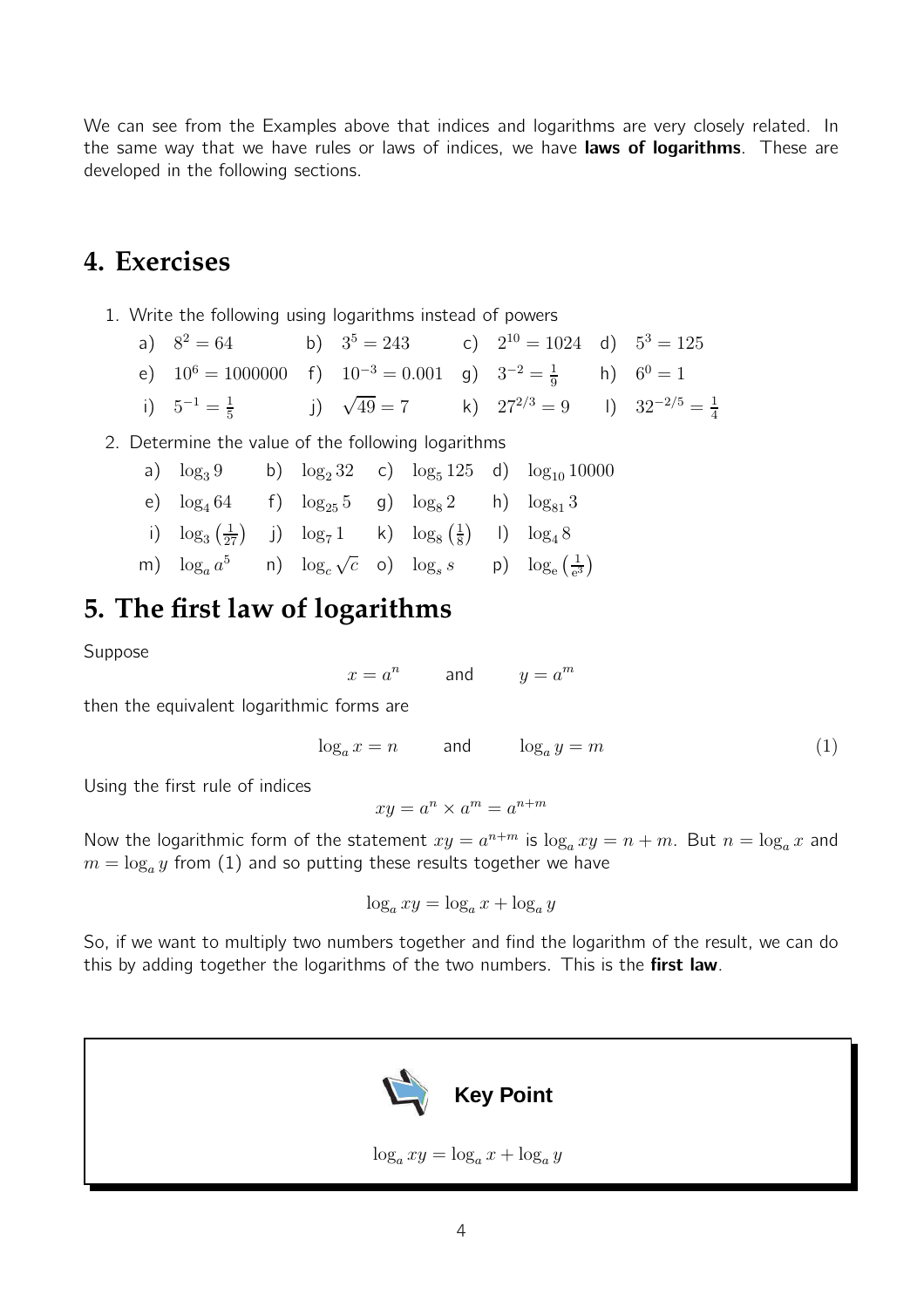### **6. The second law of logarithms**

Suppose  $x = a^n$ , or equivalently  $\log_a x = n$ . Suppose we raise both sides of  $x = a^n$  to the power  $m$ :

$$
x^m = (a^n)^m
$$

Using the rules of indices we can write this as

 $x^m = a^{nm}$ 

Thinking of the quantity  $x^m$  as a single term, the logarithmic form is

 $\log_a x^m = nm = m \log_a x$ 

This is the second law. It states that when finding the logarithm of a power of a number, this can be evaluated by multiplying the logarithm of the number by that power.



# **7. The third law of logarithms**

As before, suppose

 $x = a^n$ and  $y=a^m$ 

with equivalent logarithmic forms

$$
\log_a x = n \qquad \text{and} \qquad \log_a y = m \tag{2}
$$

Consider  $x \div y$ .

$$
\frac{x}{y} = a^n \div a^m
$$

$$
= a^{n-m}
$$

using the rules of indices.

In logarithmic form

$$
\log_a \frac{x}{y} = n - m
$$

which from (2) can be written

$$
\log_a \frac{x}{y} = \log_a x - \log_a y
$$

This is the third law.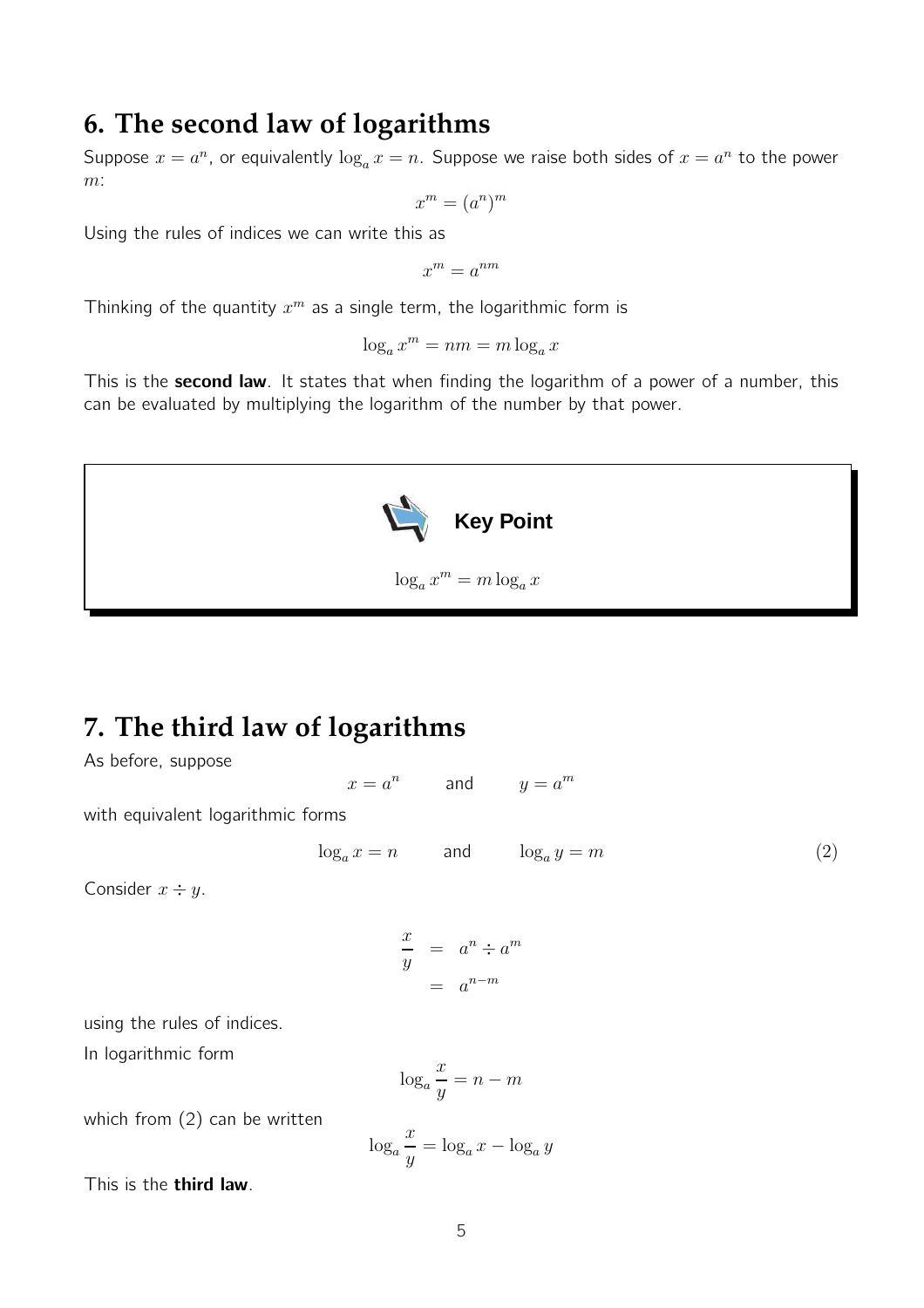

# **8. The logarithm of 1**

Recall that any number raised to the power zero is 1:  $a^0 = 1$ . The logarithmic form of this is

 $\log_a 1 = 0$ 



The logarithm of 1 in any base is 0.

### **9. Examples**

#### Example

Suppose we wish to find  $\log_2 512$ .

This is the same as being asked 'what is 512 expressed as a power of 2 ?' Now 512 is in fact  $2^9$  and so  $\log_2 512 = 9$ .

#### Example

Suppose we wish to find  $\log_8\frac{1}{64}$ 64 .

This is the same as being asked 'what is  $\frac{1}{3}$ 64 expressed as a power of 8 ?' Now  $\frac{1}{c}$ 64 can be written  $64^{-1}$ . Noting also that  $8^2 = 64$  it follows that

$$
\frac{1}{64} = 64^{-1} = (8^2)^{-1} = 8^{-2}
$$

using the rules of indices. So  $\log_8\frac{1}{64}$  $\frac{1}{64} = -2.$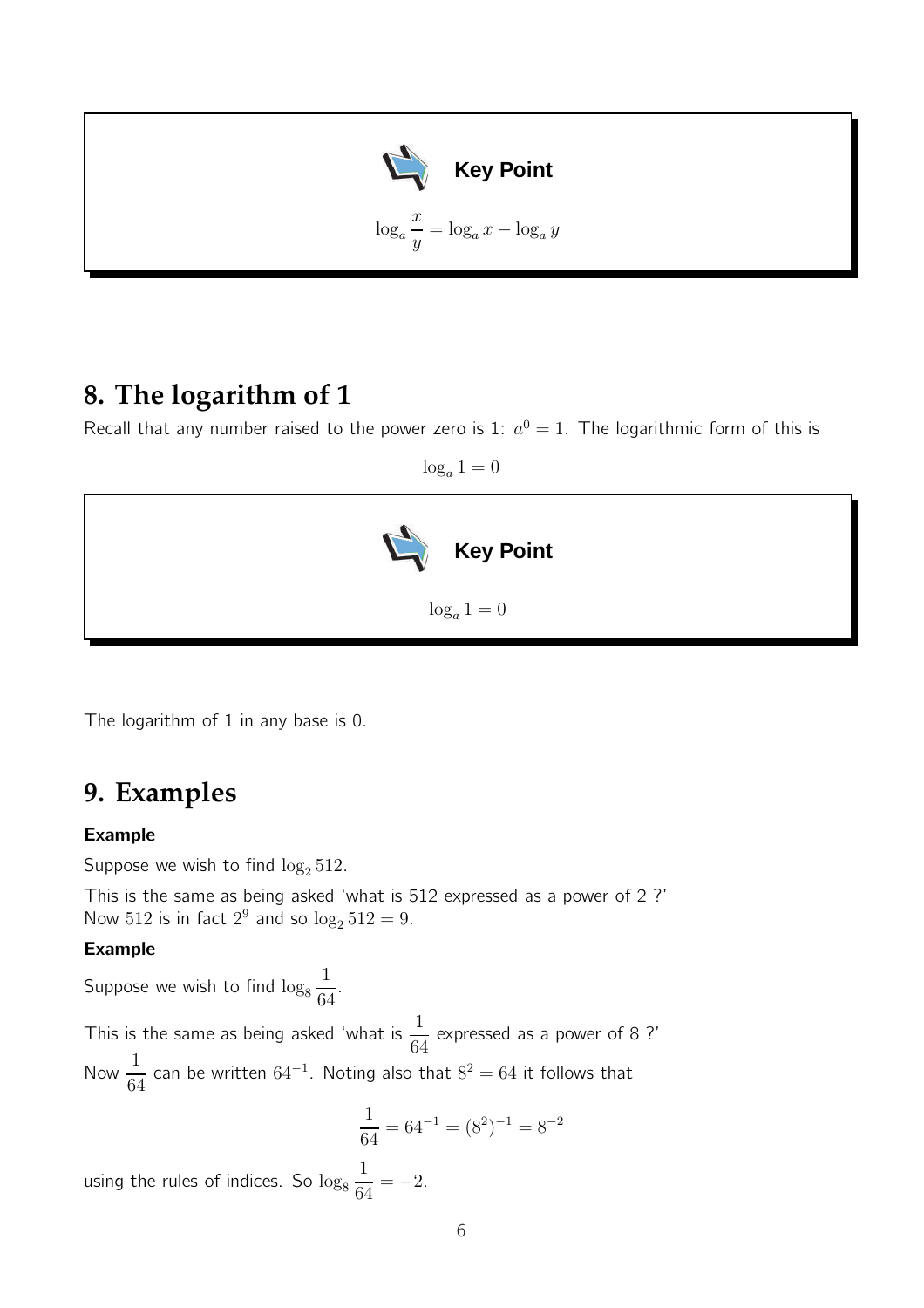#### Example

Suppose we wish to find  $\log_5 25$ .

This is the same as being asked 'what is 25 expressed as a power of 5 ?'

Now  $5^2 = 25$  and so  $\log_5 25 = 2$ .

#### Example

Suppose we wish to find  $\log_{25} 5$ .

This is the same as being asked 'what is 5 expressed as a power of 25 ?'

We know that 5 is a square root of 25, that is  $5=\sqrt{25}$ . So  $25^\frac{1}{2}=5$  and so  $\log_{25} 5 = \frac{1}{2}$ .

Notice from the last two examples that by interchanging the base and the number

$$
\log_{25} 5 = \frac{1}{\log_5 25}
$$

This is true more generally:



To illustrate this again, consider the following example.

#### Example

Consider  $\log_2 8$ . We are asking 'what is 8 expressed as a power of 2 ?' We know that  $8 = 2^3$ and so  $\log_2 8 = 3$ .

What about  $\log_8 2$  ? Now we are asking 'what is 2 expressed as a power of 8 ?' Now  $2^3 = 8$ and so  $2 = \sqrt[3]{8}$  or  $8^{1/3}$ . So  $\log_8 2 = \frac{1}{3}$ 3 .

We see again

$$
\log_8 2 = \frac{1}{\log_2 8}
$$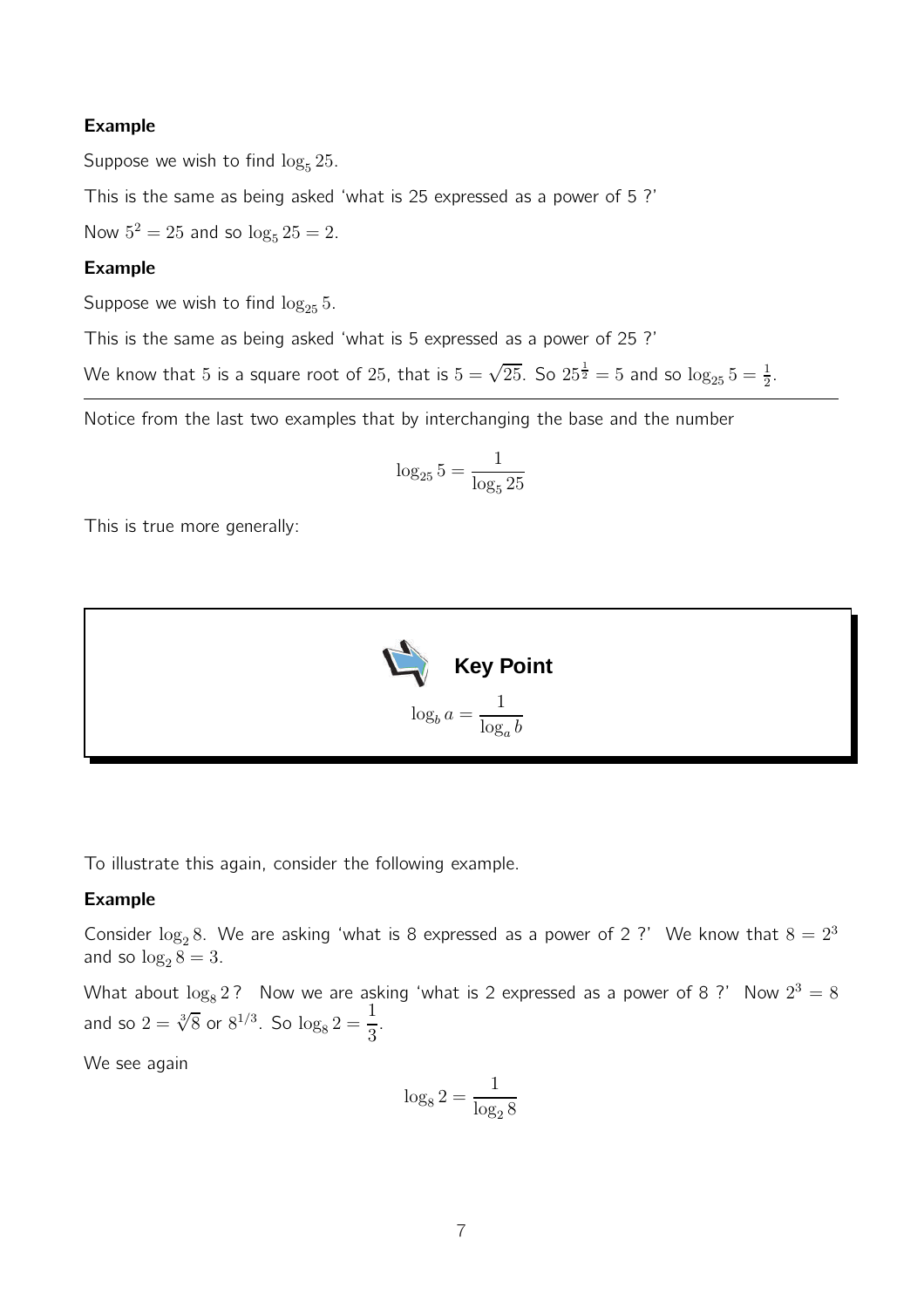# **10. Exercises**

3 Each of the following expressions can be simplified to  $\log N$ . Determine the value of  $N$  in each case. We have not explicitly written down the base. You can assume the base is 10, but the results are identical whichever base is used.

- a)  $\log 3 + \log 5$  b)  $\log 16 \log 2$  c)  $3 \log 4$ d)  $2 \log 3 - 3 \log 2$  e)  $\log 236 + \log 1$  f)  $\log 236 - \log 1$
- q)  $5 \log 2 + 2 \log 5$  h)  $\log 128 7 \log 2$  i)  $\log 2 + \log 3 + \log 4$
- j)  $\log 12 2 \log 2 + \log 3$  k)  $5 \log 2 + 4 \log 3 3 \log 4$  l)  $\log 10 + 2 \log 3 \log 2$

# **11. Standard bases**

There are two bases which are used much more commonly than any others and deserve special mention. These are

#### base 10 and base e

Logarithms to base 10,  $log_{10}$ , are often written simply as  $log$  without explicitly writing a base down. So if you see an expression like  $\log x$  you can assume the base is 10. Your calculator will be pre-programmed to evaluate logarithms to base 10. Look for the button marked log.

The second common base is e. The symbol e is called the **exponential constant** and has a value approximately equal to 2.718. This is a number like  $\pi$  in the sense that it has an infinite decimal expansion. Base e is used because this constant occurs frequently in the mathematical modelling of many physical, biological and economic applications. Logarithms to base e,  $\log_{\rm e}$ , are often written simply as ln. If you see an expression like  $\ln x$  you can assume the base is e. Such logarithms are also called **Naperian** or natural logarithms. Your calculator will be pre-programmed to evaluate logarithms to base e. Look for the button marked ln.

| <b>Key Point</b><br>Common bases:    |                            |                      |  |  |  |  |  |
|--------------------------------------|----------------------------|----------------------|--|--|--|--|--|
| where e is the exponential constant. | $\log$ means $\log_{10}$   | $\ln$ means $\log_e$ |  |  |  |  |  |
| Useful results:                      | $\log 10 = 1,$ $\ln e = 1$ |                      |  |  |  |  |  |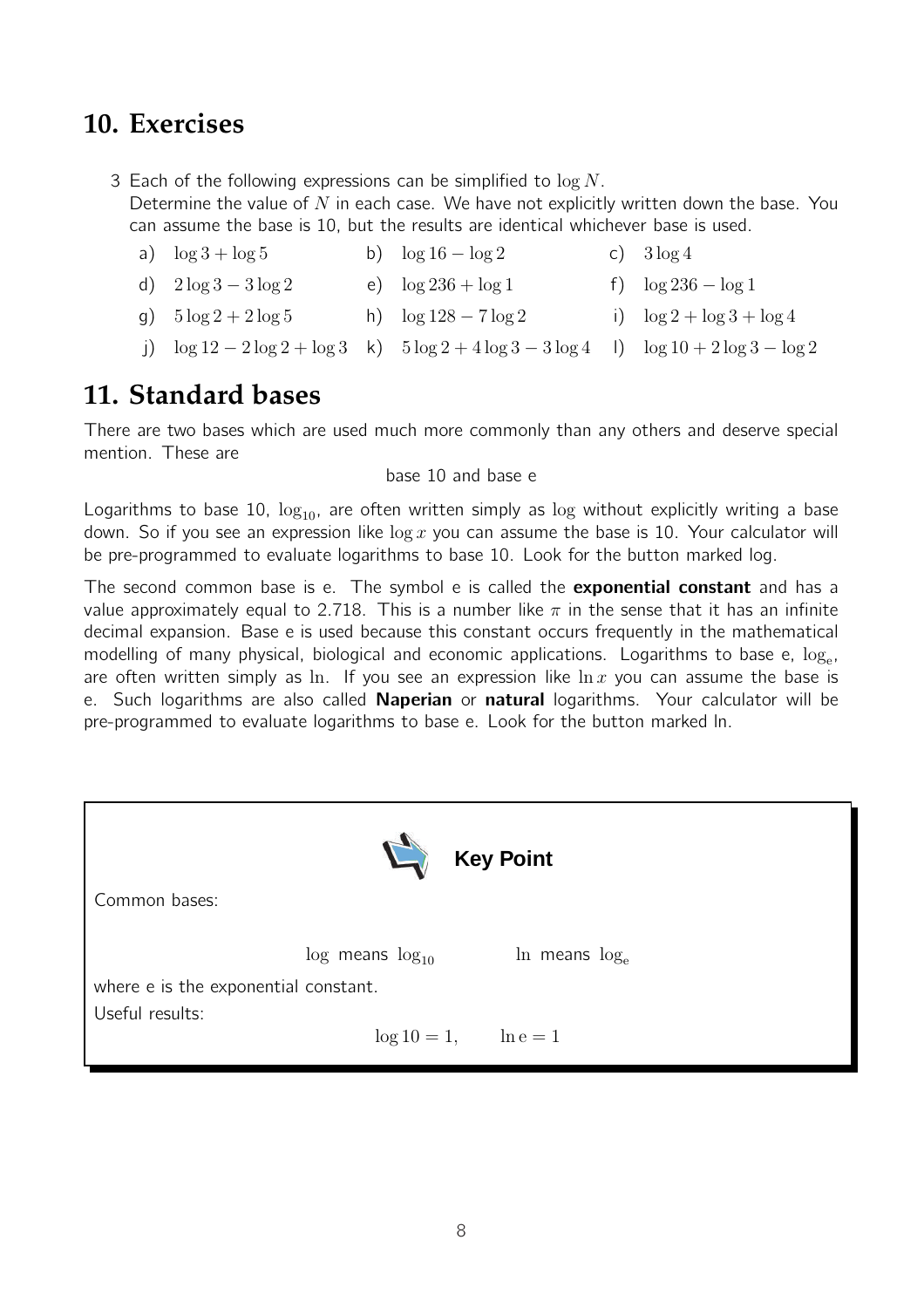### **12. Using logarithms to solve equations**

We can use logarithms to solve equations where the unknown is in the power.

Suppose we wish to solve the equation  $3^x = 5$ . We can solve this by taking logarithms of both sides. Whilst logarithms to any base can be used, it is common practice to use base 10, as these are readily available on your calculator. So,

$$
\log 3^x = \log 5
$$

Now using the laws of logarithms, the left hand side can be re-written to give

$$
x\log 3 = \log 5
$$

This is more straightforward. The unknown is no longer in the power. Straightaway

$$
x = \frac{\log 5}{\log 3}
$$

If we wanted, this value can be found from a calculator.

#### Example

Solve  $3^x = 5^{x-2}$ . Again, notice that the unknown appears in the power. Take logs of both sides.

$$
\log 3^x = \log 5^{x-2}
$$

Now use the laws of logarithms.

$$
x \log 3 = (x - 2) \log 5
$$

Notice now that the  $x$  we are trying to find is no longer in a power. Multiplying out the brackets

$$
x\log 3 = x\log 5 - 2\log 5
$$

Rearrange this equation to get the two terms involving x on one side and the remaining term on the other side.

$$
2\log 5 = x\log 5 - x\log 3
$$

Factorise the right-hand side by extracting the common factor of  $x$ .

$$
2\log 5 = x(\log 5 - \log 3)
$$

$$
= x\log\left(\frac{5}{3}\right)
$$

using the laws of logarithms.

And finally

$$
x = \frac{2\log 5}{\log\left(\frac{5}{3}\right)}
$$

If we wanted, this value can be found from a calculator.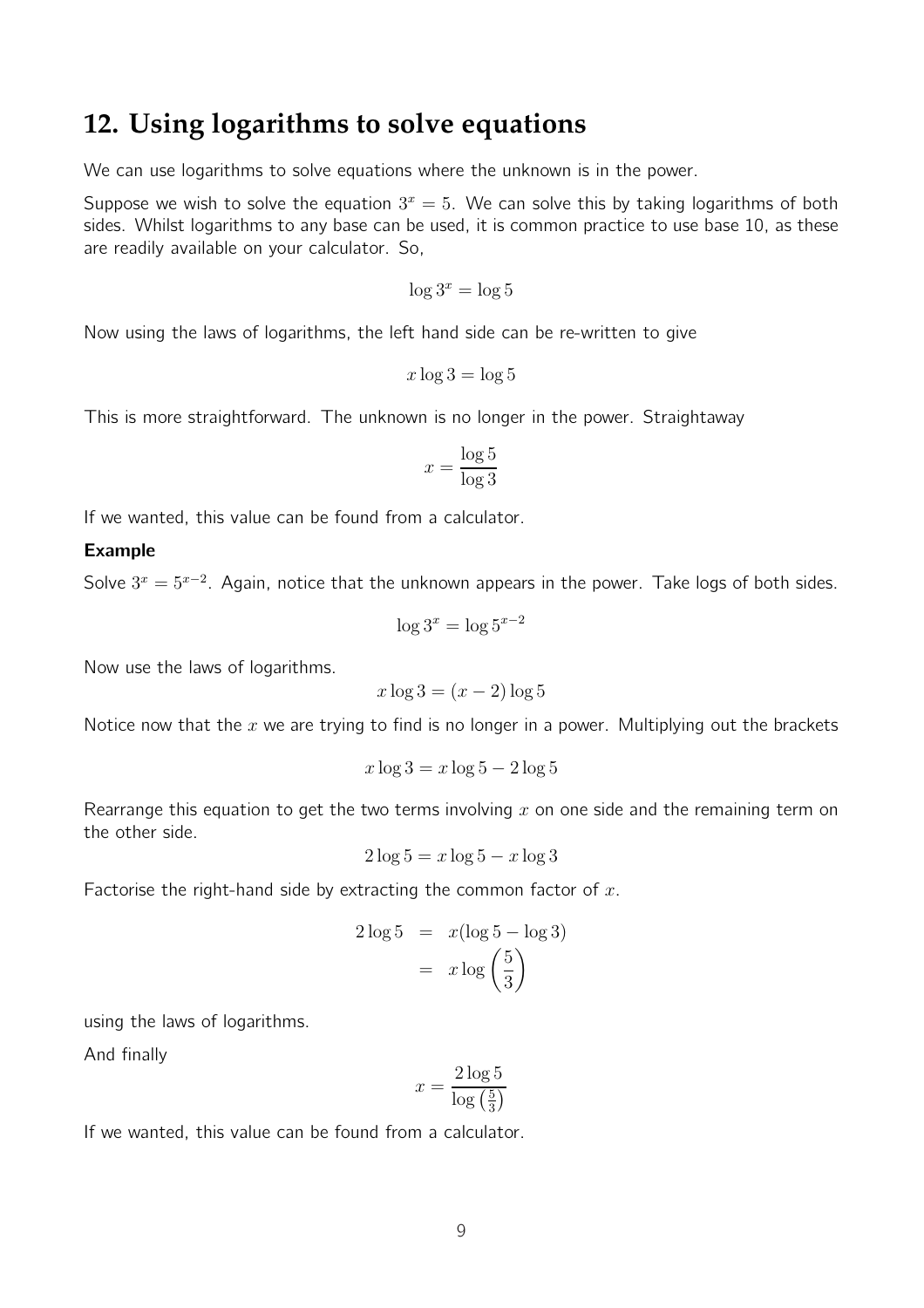# **13. Inverse operations**

Suppose we pick a base, 2 say.

Suppose we pick a power, 8 say.

We will now raise the base 2 to the power 8, to give  $2^8$ .

Suppose we now take logarithms to base 2 of  $2^8$ .

We then have

 $\log_2 2^8$ 

Using the laws of logarithms we can write this as

 $8 \log_2 2$ 

Recall that  $\log_a a = 1$ , so  $\log_2 2 = 1$ , and so we have simply 8 again, the number we started with.

So, raising the base 2 to a power, and then finding the logarithm to base 2 of the result are inverse operations.

Let's look at this another way.

Suppose we pick a number, 8 say.

Suppose we find its logarithm to base 2, to evaluate  $\log_2 8$ .

Suppose we now raise the base 2 to this power:  $2^{\log_2 8}$ .

Because  $8 = 2^3$  we can write this as  $2^{\log_2 2^3}$ . Using the laws of logarithms this equals  $2^{3\log_2 2}$ which equals  $2^3$  or 8, since  $\log_2 2 = 1$ . We see that raising the base 2 to the logarithm of a number to base 2 results in the original number.

So raising a base to a power, and finding the logarithm to that base are inverse operations. Doing one operation, and then following it by the other, we end up where we started.

#### Example

Suppose we are working in base e. We can pick a number  $x$  and evaluate  $e^x$ . If we follow this by taking logarithms to base e we obtain

 $\ln e^x$ 

Using the laws of logarithms this equals

 $x \ln e$ 

but  $\ln e = 1$  and so we are left with simply x again. So, raising the base e to a power, and then finding logarithms to base e are inverse operations.

#### Example

Suppose we are working in base 10. We can pick a number  $x$  and evaluate  $10^x$ . If we follow this by taking logarithms to base 10 we obtain

 $\log 10^x$ 

Using the laws of logarithms this equals

 $x \log 10$ 

but  $\log 10 = 1$  and so we are left with simply x again. So, raising the base 10 to a power, and then finding logarithms to base 10 are inverse operations.